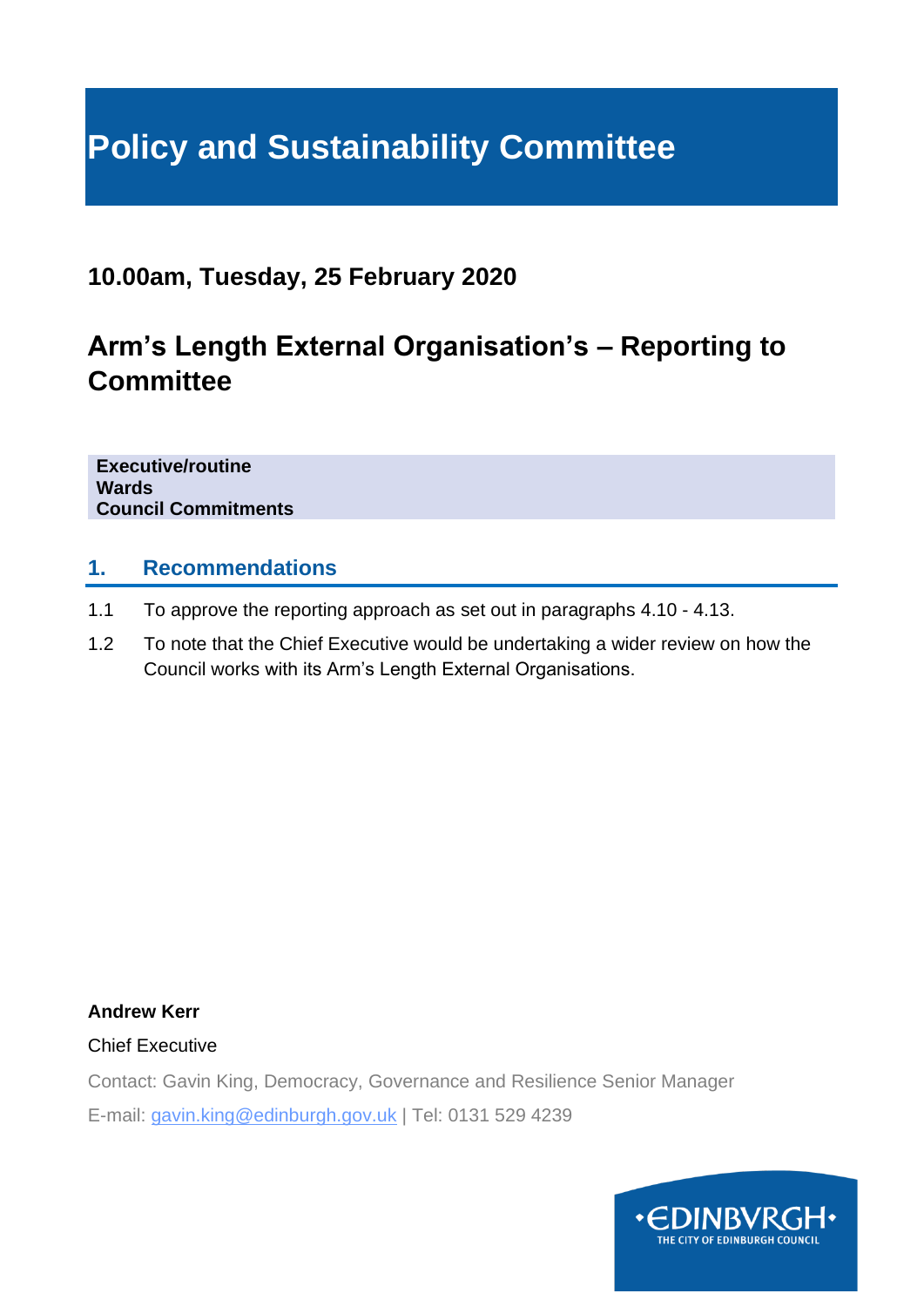**Report**

## **Arm's Length External Organisations – Reporting to Committee**

#### **2. Executive Summary**

2.1 This report aims to set out clear reporting arrangements to the Council for the Council's arm's length external organisations (ALEOs).

#### **3. Background**

- 3.1 As stated in the Accounts Commission's report on the Councils' use of arm's length external organisations (May 2018), oversight, accountability and good management are essential to deliver effective public services.
- 3.2 The City of Edinburgh Council operates a number of ALEOs to deliver designated services. Whilst the ALEO takes on responsibility for the delivery of service, the Council retains responsibility for the proper and prudent use of public funds and achieving best value.
- 3.3 Due to these responsibilities, it is essential that the Council has effective governance arrangements in place that support arrangements within the individual ALEOs.

#### **4. Main report**

- 4.1 Arrangements for ALEOs reporting to the Council was set out in May 2016. Implementation of the arrangements has been mixed and further clarity is necessary. This report aims to set out those reporting arrangements.
- 4.2 The 2018 Accounts Commission report on the Councils' use of arm's length organisations detailed that Councils and Council companies must continue to apply the principles set out in the 'Following the Public Pound Code'
- 4.3 The Following the Public Pound Code sets out six principles that require Councils to:
	- have a clear purpose in funding an ALEO;
	- set out a suitable financial regime;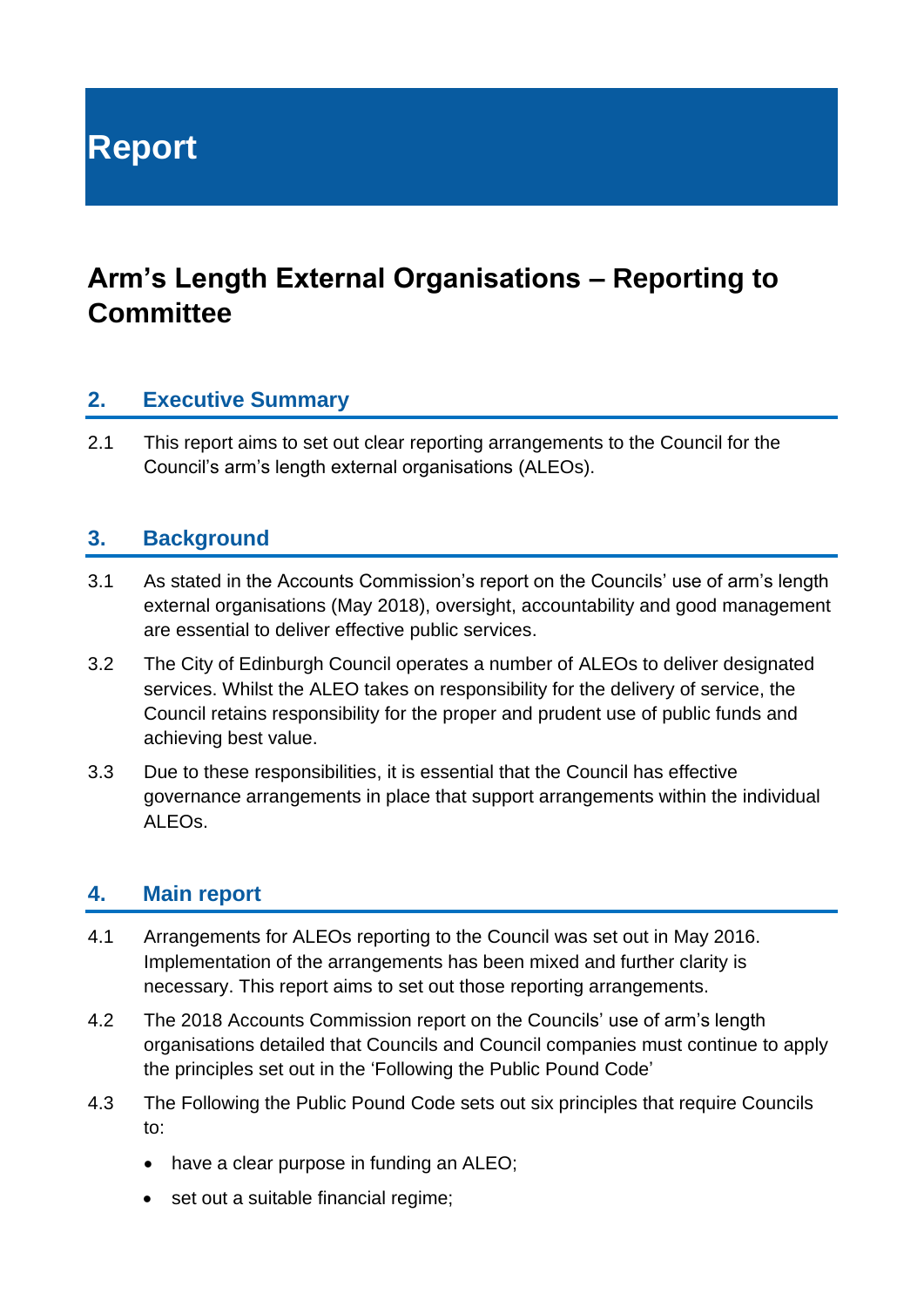- monitor the ALEO's financial and service performance;
- carefully consider representation on the ALEO board;
- establish limits to involvement in the ALEO; and,
- maintain audit access to support accountability.
- 4.4 The report also details that the monitoring of financial and service performance should include:
	- how ALEOs secure best value;
	- how ALEOs improve outcomes for people;
	- consider risks, performance and how the ALEOs fits with Council priorities; and,
	- consider compliance with Service Level Agreements, contracts and other obligations.
- 4.5 The Council's compliance with the principles set out in the Following the Public Pound Code is much wider than just committee consideration, it applies to the Council's interactions with its ALEOs at all levels. The Chief Executive intends to review how the Council works with its ALEOs, examining its shareholder agreements and Service Level Agreements that it holds with these bodies to ensure a greater degree of consistency and clarity of relationship.
- 4.6 It is important to note that an ALEO board needs to act independently when determining how to meet its objectives. Scrutiny of the ALEO by the Council should not exercise control over the ALEO and should not merely replicate the scrutiny of the board.
- 4.7 Some of the Council's ALEOs are also registered charities and as a result are regulated by the office of the Scottish Charity Regulator (OSCR). This is an important consideration for committees as for example charities are no-profit making.
- 4.8 In June 2016, the Council agreed reporting arrangements for Council companies. This followed an internal audit that highlighted a potential conflict of interest for executive committee members scrutinising a company that they were also board directors. As a result, the Council separated the scrutiny of ALEOs between the relevant executive committee and the Governance, Risk and Best Value Committee (GRBV).
- 4.9 The division of scrutiny between executive committees and Governance, Risk and Best Value Committee is essential to ensure that potential conflicts of interest are mitigated. However, the separation of scrutiny between GRBV and executive committees has not always been clear, and duplication of scrutiny has been common.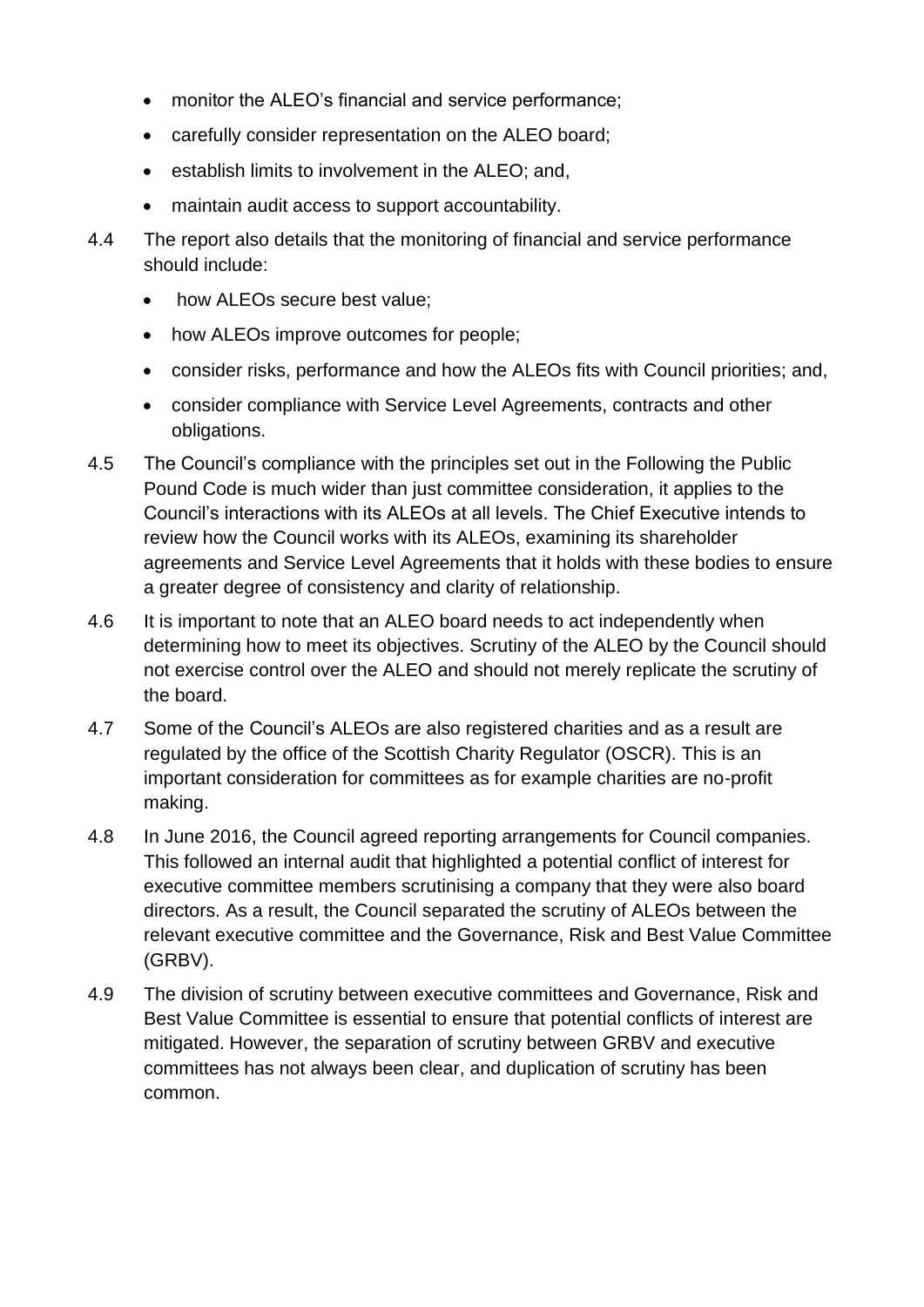4.10 To provide clarity, ensure relevant matters are fully considered and avoid duplication there should be a clear delineation between the committees

It is proposed that:

- Executive Committees should scrutinise the future direction of the ALEO, performance of service delivery, progress against any agreements such as Service Level Agreements, and any emerging issues.
- Governance, Risk and Best Value Committee should scrutinise the ALEO's financial performance and any risks impacting the Council and/or ALEO.
- 4.11 Reports should also include the company's annual accounts. It should be noted that there may be occasions that some information in the report will not be able to be made public due to commercial sensitivity; this though should be kept to a minimum.
- 4.12 It is recommended that a representative from the ALEO's executive is present for consideration of reports. The Council observer should also be present.
- 4.13 Committee reports should include a section from the Council's observer with any comments they have on the company, risks to the Council and the overall operation of the organisation.

#### **5. Next Steps**

5.1 If agreed, the reporting arrangements will be provided to the relevant ALEOs and Council directorates.

#### **6. Financial impact**

6.1 There is no financial impact as a result of this report.

#### **7. Stakeholder/Community Impact**

7.1 None

#### **8. Background reading/external references**

- 8.1 [City of Edinburgh Council 30 June 2016 –](https://democracy.edinburgh.gov.uk/Data/City%20of%20Edinburgh%20Council/20160630/Agenda/item_82_-_council_companies.pdf) Council Companies
- 8.2 Audit Scotland [Council's Use of arm's length organisations](https://www.audit-scotland.gov.uk/uploads/docs/report/2018/nr_180518_councils_aleos.pdf)

#### **9. Appendices**

Appendix one – list of ALEOs who report to committee